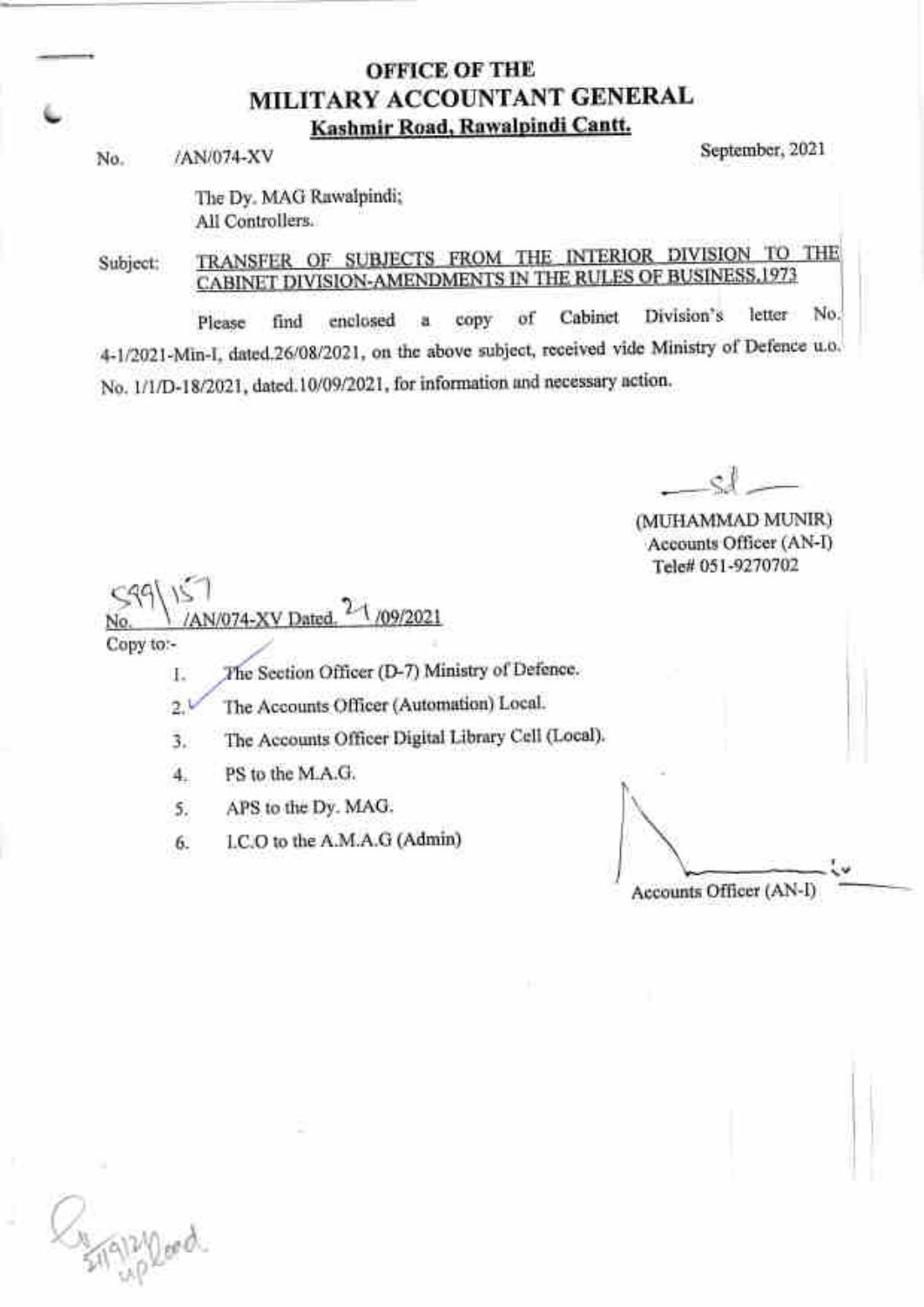$R_{\rm cl}$ 

#### GOVERNMENT OF PAKISTAN MINISTRY OF DEFENCE (DEFENCE DIVISION) **HORDA MIN**

## Subject: - IRANSFER OF SUBJECTS FROM THE INTERIOR DIVISION TO THE CABINET DIVISION - AMENDMENTS IN THE **RULES OF BUSINESS, 1973**

Kindly find enclosed copy of Cabinet Division's letter number 4-1/2021-Min-1 dated 26<sup>th</sup> August, 2021, on the above cited subject for information and further necessary action, please.

MAG, Pakistan Military Accounts Deptt, Rawalpindi Surveyor General, Survey of Pakistan, Rawalpindi DG, Military Lands & Cantonments, Rawalpindi DG, Pakistan Armed Services Board, Rawalpindl DG, Pakistan Maritime Security Agency, Karachi DG, FGEIs (C/G) Directorate, Rawalpindi Dte Gen, ISI, Islamabad Director (Admin) JSHQ, Chaklala, Rawalpindi SD Dte (SD-1), GHO, Rawalpindi Director (Admin) AHQ, Islamabad Director (Admin), NHQ, Islamabad

(Hant fag)



## Min of Def.u.o.No. 1/1/D-18/2021 dated 10th Sept. 2021

Copy for information to: -

Snr JS-V  $3S-T$  $JS-II$  $JS-IV$ JS-VII DS (Army-C) DCM APS to JS-III

16/09/11/26/14